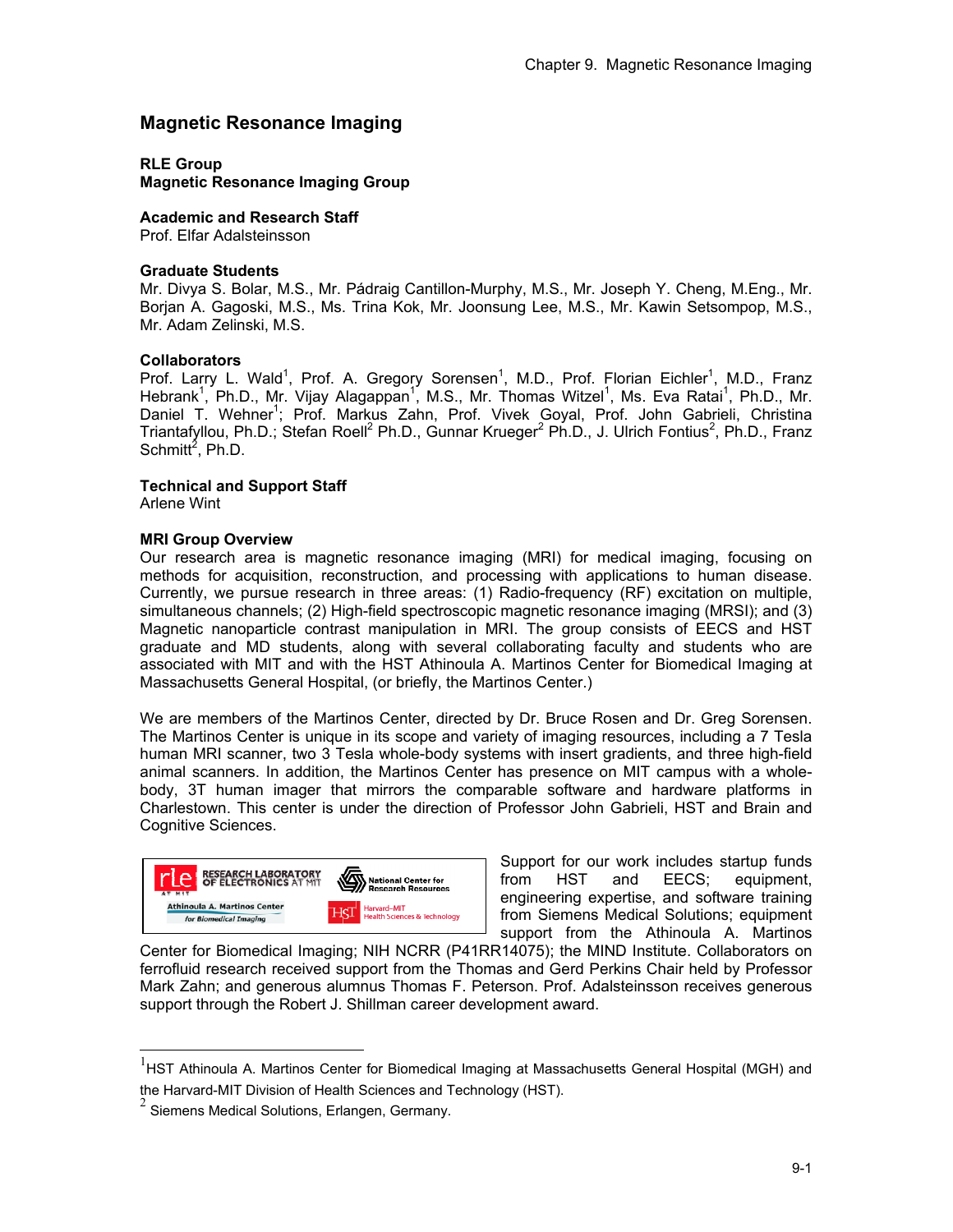## **1. Parallel RF Excitation Design for Magnetic Resonance Imaging**

#### **Sponsors:**

HST, EECS, National Defense Science and Engineering Graduate Fellowship, Robert J. Shillman career development award, NIH NCRR P41RR14075. Siemens Medical Solutions.

#### **Project Staff:**

Mr. Kawin Setsompop, M.S., Mr. Adam Zelinski, M.S., Mr. Vijay Alagappan, M.S, Mr. Borjan Gagoski M.S., Prof. Larry Wald, Prof. Elfar Adalsteinsson

In a collaboration with Prof. V. Goyal, Prof. Wald at the Martinos Center, and Dr. Schmitt at Siemens Medical Solutions, we have pursued a productive program in the development of multichannel RF excitation for MRI, also termed parallel RF excitation. A strong motivation for this work is the drive to mitigate the severe RF excitation field inhomogeneity present at 7T for brain imaging with conventional single-channel excitation coils. Additionally, flexibly tailored spatial excitation patterns become practical within reasonable excitation durations, and such methods may enable clinical and research applications in several areas. A goal of this work is to produce robust and reliable RF excitation for high-field imaging, a necessary condition for routine use of this emerging research imaging platform to the research and clinical communities.

Initial demonstrations of the proposed designs took place on an 8-channel prototype system configured by Siemens Medical Solutions in Erlangen, Germany, where we successfully demonstrated 8-channel parallel excitations at 3T. As of June 2007, an equivalent 8-channel system is being configures at the Martinos Center, where we will carry out future development. In the following, we touch on selected examples of the impressive contributions made by graduate students Adam Zelinski (also advised by Prof. V. Goyal) and Kawin Setsompop, but refer to the publication list for a more detailed account of each component of the work.

Among graduate student Adam Zelinski's many contributions was a novel RF pulse design algorithm that yielded fast sliceselective excitation pulses for mitigation of *B*1 inhomogeneity at high field strength. This work is important in that it demonstrates *in vivo* that by optimally designing the placement of RF deposition, it is possible to mitigate B1 inhomogeneity at 7T within feasible pulse duration. The method is based on sparse approximation theory, and under the low-flipangle domain approximation, was capable of significant *B*1 mitigation is shown at 7T in a human head for the critical class of sliceselective excitations, even in the presence of extremely severe B1 inhomogeneity. While the design method was developed and tested for conventional single-channel excitation systems, it extends nicely to multi-channel excitation systems where even further time reductions and excitation flexibility are available.



**Figure 1** Demonstration of sparsity-enforced B1 mitigation at 7T. The image on the left is acquired with a conventional RF pulse, while the right-side image shows the effect of incorporating both the transmit and receive coil profiles into the RF design to produce essentially a uniform profile for improved conspicuity of anatomical features. The labels A-E indicate locations of segments that were used for quantification of the performance of the design.

Parallel RF design methods have relied on the small-flip-angle approximation to the Bloch equation. Such methods have been used for demonstration of B1 mitigation and to produce highly uniform slice selective excitation with relatively short excitation durations. However, at larger flip angles this low-flip-angle design method fails, and several important RF pulses for conventional MRI rely critically on accurate production large flip angles. Among his contributions,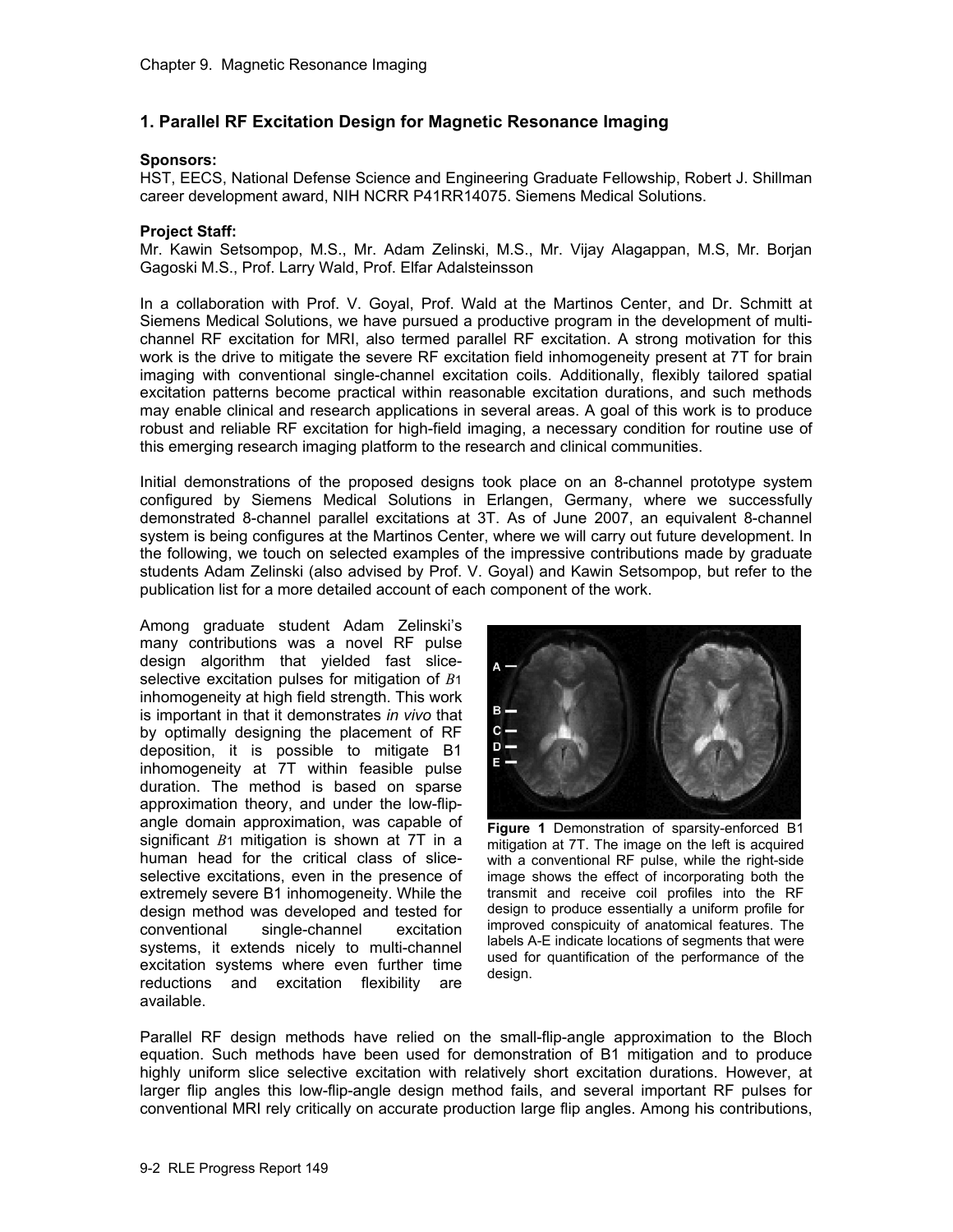graduate student Kawin Setsompop proposed a method that incorporates the full non-linear Bloch equation into the RF design of pulses with arbitrary flip angle. A Powellbased non-linear optimization with local cost function based on partial Bloch simulations was used to improve the speed and convergence of the design by an order of magnitude. The method was then used in the design of 90º and 180º spin-echo excitation on our 8-channel prototype system at 3T, equipped with an 8-channel transmit array (Fig. 2).

Additional work in parallel excitation included the design of magnitude-least-squares for improved profile homogeneity with a tradeoff of less important phase profiles; the formulation, analysis, and evaluation of specific absorption ratio (SAR) in parallel excitation, a critical constraining parameter to *in vivo* application of any RF pulse; reduced artifact burden and improved power characteristics of RF design with LSQR and CGLS algorithms; quantitative B1 mapping; and the incorporation of unavoidable residual main field inhomogeneities into the RF design.

We look forward to a productive upcoming phase in this research with the 7T parallel excitation system at the Martinos Center where we pursue these and other ideas, and to extend them further to applications such as spectroscopic imaging, functional imaging, diffusion tensor imaging, and large-volume structural imaging.



**Figure 2** Phantom demonstration of a 90º degree excitation, showing excellent in-plane homogeneity (top) as well as slice selection (middle profile). At the bottom is shown a measured validation of the 90º excitation by comparison with anticipated signal behavior as a function of excitation voltage. Excellent agreement is shown with Bloch simulation prediction of the two designs, scaled low-flip vs. a 90º high-flip. The 10 o'clock in-plane artifact is due to a component failure during the experiment.

# **2. High-Field Magnetic Resonance Spectroscopic Imaging**

#### **Sponsors:**

HST, EECS, NIH NCRR P41RR14075, The Korean Foundation for Advanced Studies, National Defense Science and Engineering Graduate Fellowship, NIH Grant Number 5P01NS 3561. Robert J. Shillman career development award.

#### **Project Staff:**

Mr. Borjan Gagoski, Mr. Joonsung Lee, Mr. Joseph Y. Cheng, Mr. Joonsung Lee, Ms. Trina Kok, Ms. Eva Ratai, PhD, Prof. Florian Eichler, MD, Prof. Larry L. Wald, Prof. Elfar Adalsteinsson

Within this project, we pursue the efficient and fast encoding of volumetric spectroscopic imaging, the detection and quantification of low-SNR brain metabolites, and the development of techniques that optimally encode for coupled or overlapping spins in the proton spectrum. Related work is the characterization and design of gradient waveforms necessary to implement fast MRSI. Here, we describe an important milestone in this area, where graduate student Borjan Gagoski has implemented and validated 7T spiral-based MRSI.

Among the challenges in MRSI are the intrinsically low signal-to-noise ratio (SNR) of the metabolites of interest as well as main field (B0) and RF excitation field (B1) inhomogeneities. In addition, in phase-encoded (PE) CSI, field-of-view (FOV), spatial resolution and imaging time are not independent parameters, imposing imaging time constraints. CSI with time-varying readout gradients offers significantly improved acquisition efficiency without SNR tradeoffs, but at the cost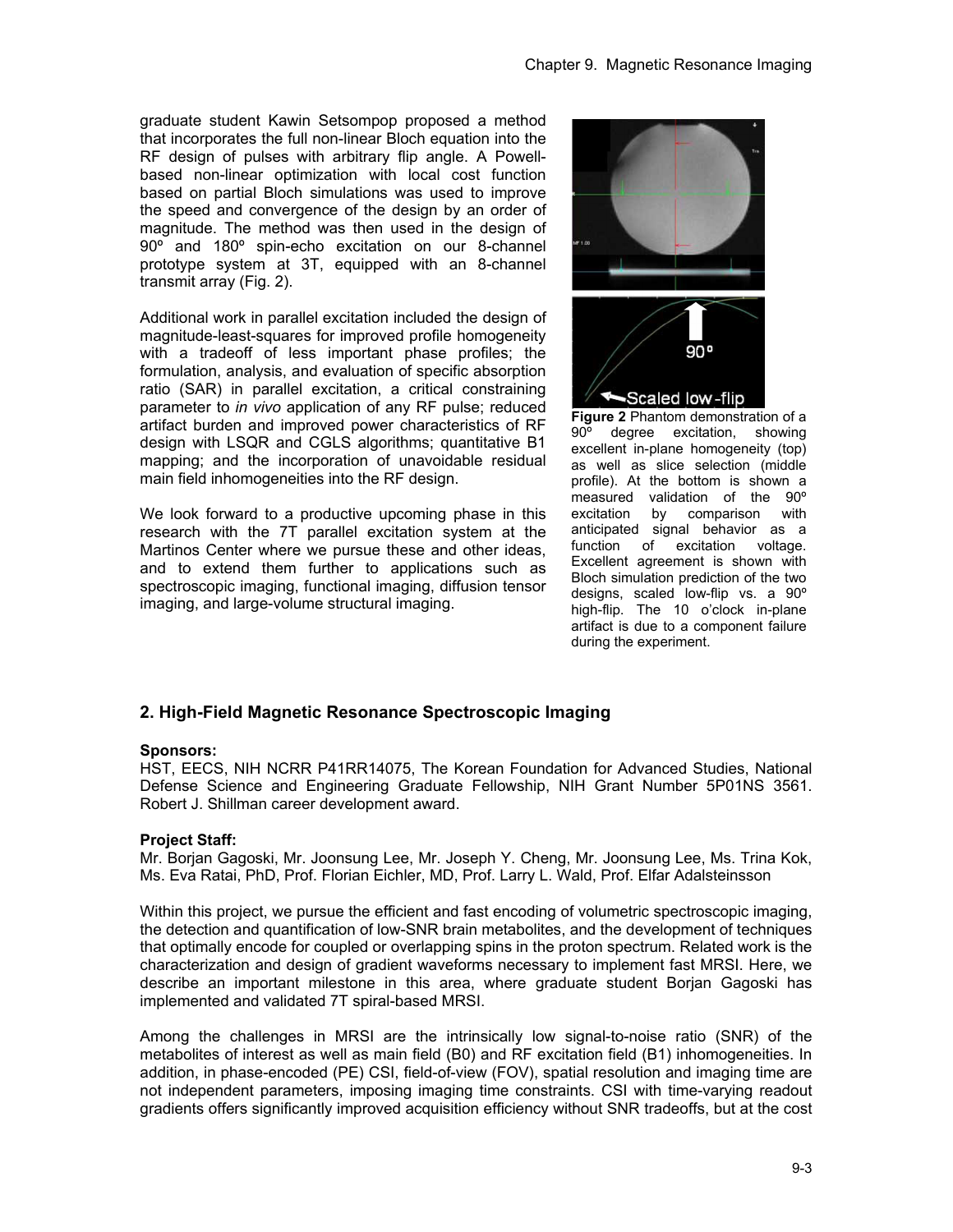of high-fidelity gradient hardware, high-capacity receiver pipeline, and non-trivial trajectory designs and reconstruction algorithms. With emerging 7T human scanners, SNR and chemical shift dispersion are improved over 1.5T and 3T platforms, but at the cost of more severe B0 and B1 inhomogeneities. For brain imaging at 7T, these inhomogeneities are very pronounced and responsible for a significant signal variation within the volume of interest (VOI). In this work we

present in vivo PRESS box excitation for spiral MRSI with results and demonstrate the equivalence of spectra with the conventional phaseencoded technique. We also present in vivo spiral MRSI at 7T. The feasibility of efficient spatial encoding for CSI without SNR tradeoffs is demonstrated and compared to phase encoded acquisitions.



**Figure 3** Comparison of spectra acquired with phase encoded (left) and spiral readout (right). With matched voxel size and imaging time, the two acquisitions yield equivalent data.

The single-slice spiral CSI was compared with PE CSI in a phantom study for validation. Fig. 3 shows spectra from four spatial locations in the middle of the uniform spherical phantom with physiological concentrations of the major brain metabolites acquired by 1) PE CSI (16x16 grid, TR = 2s) and 2) Spiral CSI (7 averages) with spirals matching the PE voxel size. We show that for fixed voxel size and acquisition time, the PE and spiral readouts yield equivalent results. Fig. 4 shows spectra from the single slice excitation on a healthy volunteer. As expected, peripheral lipid signals are strong, but the Hanning apodization aids in limiting the extent of contamination.

In this work we have demonstrated in vivo 7T 3D spiral CSI acquisition with variable-density sampling. As is the case for conventional imaging, means of providing uniform excitation flip angle across the volume of interest are critical to the success of largevolume CSI at 7T, and future work will combine the efficient encoding presented with adiabatic or parallel RF excitation schemes for uniform excitation.



**Figure 4** In vivo spiral MRSI at 7T with full-FOV excitation, including subcutaneous lipid signals.

# **3. Manipulation of Magnetic Nanoparticles for Application in Magnetic Resonance Imaging**

#### **Sponsors:**

HST, EECS, The Thomas and Gerd Perkins Chair, Robert J. Shillman career development award.

#### **Project Staff:**

Mr. Pádraig Cantillon-Murphy, Prof. Mark Zahn, Prof. Larry L. Wald, Prof. Elfar Adalsteinsson

In magnetic resonance imaging, contrast agents are classified as either 'positive' or 'negative' agents based on their effect of increasing or decreasing the detected signal relative to a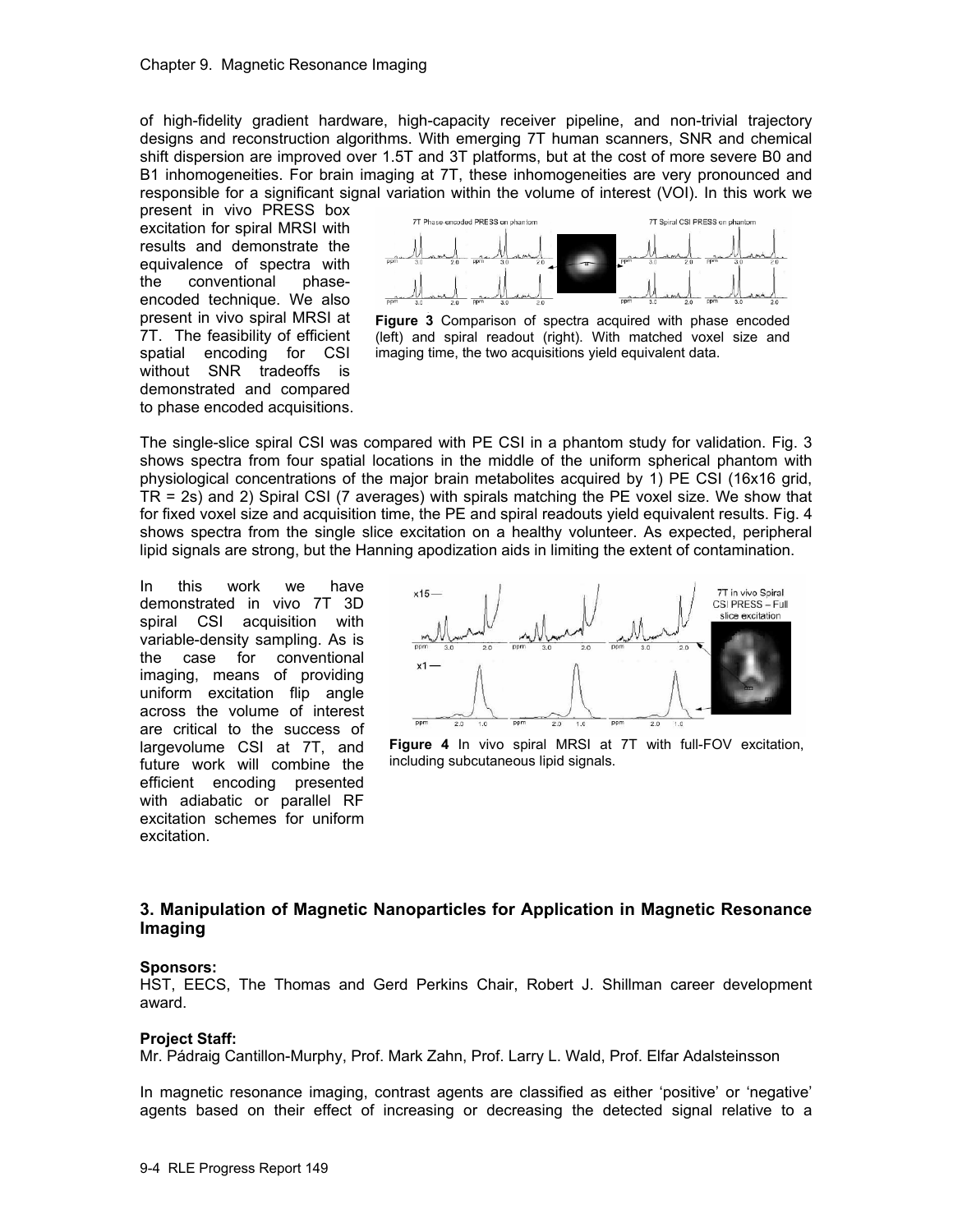background region. Compounds in both categories are well studied, including commercially available and widely used gadolinium-based agents for signal enhancement, (e.g. in MR angiography), and iron-oxide based agents for cell labeling in animal models, also known as super-paramagnetic iron oxides (SPIO), that reduce local signal intensities in regions that contain contrast material.

In this project we seek to establish experimental verification of recent novel observations based on theoretical derivations and numerical simulations, which suggest that the complex susceptibility of magnetic nanoparticles can be modulated in the presence of either a rotating magnetic field or via a rotating flow component. Such variation in nanoparticle-induced susceptibility could be used to modulate relaxation effects on hydrogen nuclei in water, the signal source in MRI.

In order to demonstrate an effect on MRI signal intensity, we are exploring a model of concentric cylinders, shown in Figure 5, by simulation with *Comsol Multiphysics*. A large DC field, B<sub>0</sub>, along



**Figure 5** Schematic illustration of the model of susceptibility modulation with magnetic nanoparticles under the influence of an external, transverse rotating field and a static, longitudinal main field that corresponds to the main field in conventional MRI.

the z axis, is orthogonal to a second rotating field, B<sub>rot</sub> in the *xy* plane such that the two excitations are uncoupled by Shliomis' Relaxation Equation and the problem is<br>reduced to a 2D reduced to a simulation of two subdomains consisting of ferrofluid and water. Due to the differing susceptibilities between the ferrofluid and the water, the applied rotating field results in a changing dipolar field in the water, dependent on the frequency of excitation of B<sub>rot</sub>. This change in the local B field in the water can be used to impact the MRI image signal intensity under careful selection of MRI excitation techniques.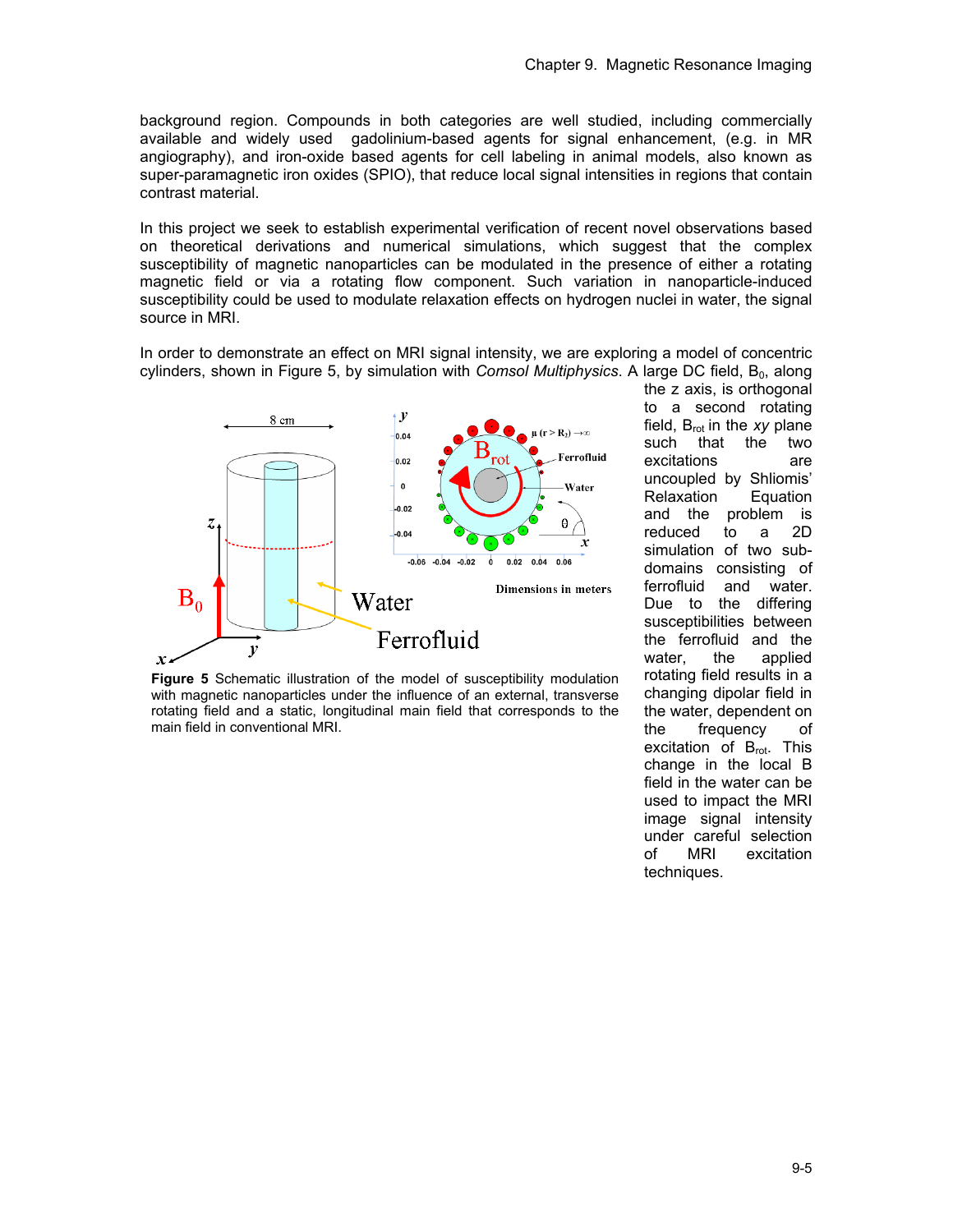## **Publications**

#### **Journal Articles, Published**

A. Pfefferbaum, E. Adalsteinsson, R. Sood, D. Mayer, R. Bell, W. McBride, T.K. Li, and E.V. Sullivan, "Longitudinal brain magnetic resonance imaging study of the alcohol-preferring rat. Part II: effects of voluntary chronic alcohol consumption," *Alcoholism, Clinical and Experimental Research* 30:1248-1261 (2006).

A. Pfefferbaum, E. Adalsteinsson, and E.V. Sullivan, "Dysmorphology and microstructural degradation of the corpus callosum: Interaction of age and alcoholism," *Neurobiology of Aging* 27:994-1009 (2006).

E.V. Sullivan, E. Adalsteinsson, and A. Pfefferbaum, "Selective Age-related Degradation of Anterior Callosal Fiber Bundles Quantified In Vivo with Fiber Tracking," *Cerebral Cortex* 16:1030- 1039 (2006).

E.V. Sullivan, E. Adalsteinsson, R. Sood, D. Mayer, R. Bell, W. McBride, T.K. Li, and A. Pfefferbaum, "Longitudinal brain magnetic resonance imaging study of the alcohol-preferring rat. Part I: adult brain growth." *Alcoholism, Clinical and Experimental Research* 30:1234-1247 (2006).

A. Pfefferbaum, M.J. Rosenbloom, T. Rohlfing, E. Adalsteinsson, C.A. Kemper, S. Deresinski, and E.V. Sullivan, "Contribution of alcoholism to brain dysmorphology in HIV infection: effects on the ventricles and corpus callosum," *Neuroimage* 33:239-251 (2006).

K. Setsompop, L.L. Wald, V. Alagappan, B. Gagoski, F. Hebrank, U. Fontius, F. Schmitt, and E. Adalsteinsson., "Parallel RF transmission with eight channels at 3 Tesla," *Magnetic Resonance in Medicine*, 56:1163-1171 (2006).

E. Adalsteinsson, E.V. Sullivan, D. Mayer, and A. Pfefferbaum, "In Vivo Quantification of Ethanol Kinetics in Rat Brain," *Neuropsychopharmacology* 31:2683-2691 (2006).

A. Pfefferbaum, M.J. Rosenbloom, E. Adalsteinsson, and E.V. Sullivan, "Diffusion tensor imaging with quantitative fibre tracking in HIV infection and alcoholism comorbidity: synergistic white matter damage," *Brain* 130:48-64 (2007).

D. Mayer, N.M. Zahr, E. Adalsteinsson, B. Rutt, E.V. Sullivan, and A. Pfefferbaum, "In vivo fiber tracking in the rat brain on a clinical 3T MRI system using a high strength insert gradient coil," *Neuroimage*, 35:1077-1085 (2007).

V. Alagappan, J. Nistler, E. Adalsteinsson, K. Setsompop, U. Fontius, A.C. Zelinski, Vester M, Wiggins GC, F. Hebrank, F. Schmitt, and L.L. Wald, "A Degenerate Mode Band-Pass Birdcage for Accelerated Parallel Excitation," *Magnetic Resonance in Medicine* 57:1148-1158 (2007).

#### **Journal Articles, Accepted for Publication**

A.C. Zelinski, L.L. Wald, K. Setsompop, V. Alagappan, B. Gagoski, V.K. Goyal, F. Hebrank, U. Fontius, F. Schmitt, E. and Adalsteinsson, "Comparison of 3 Algorithms for Solving Linearized Systems of Parallel Excitation RF Waveform Design Equations: Experiments on an 8-Channel System at 3T," *Concepts in Magnetic Resonance Part B: Magnetic Resonance Engineering*, forthcoming.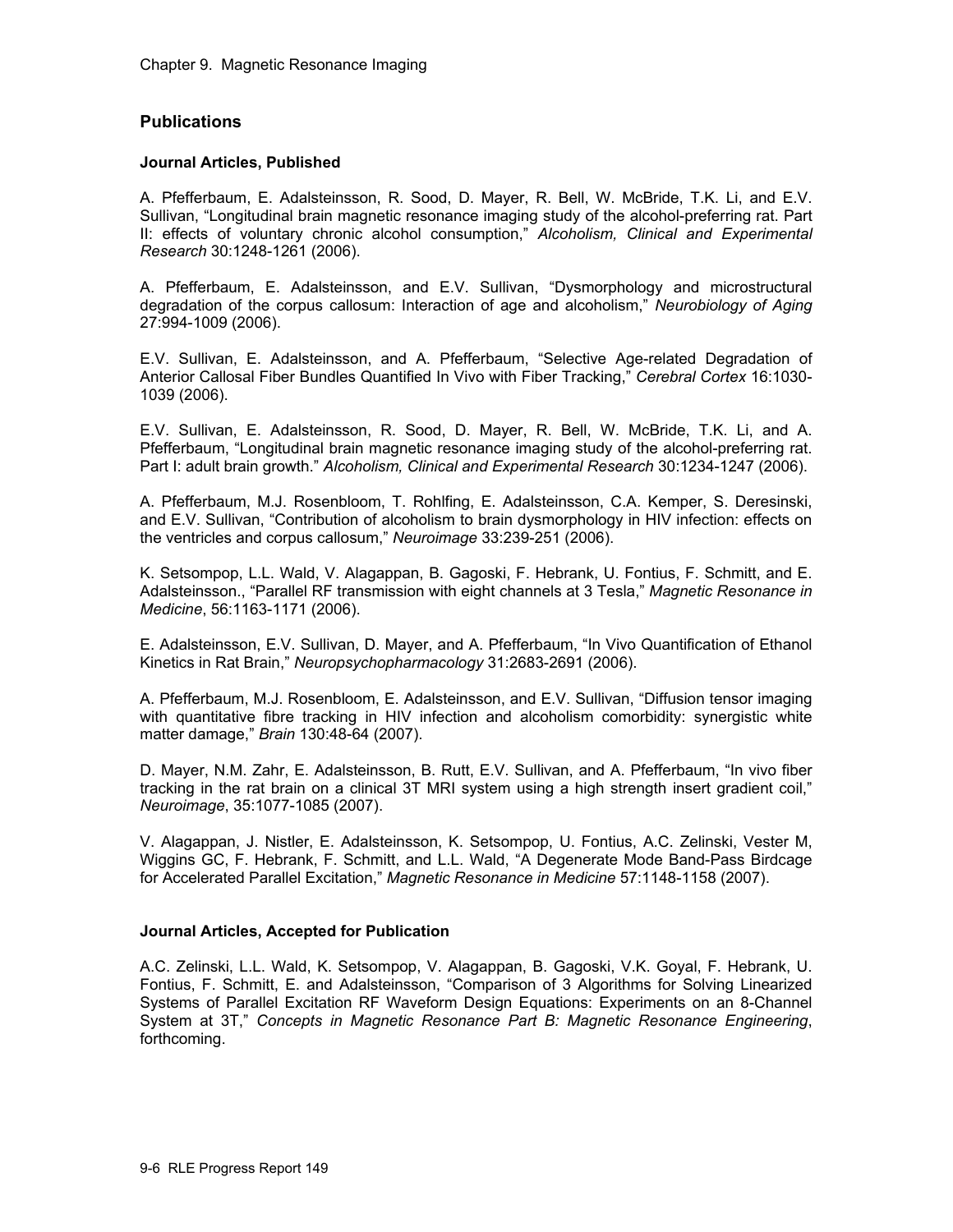## **Journal Articles, Submitted for Publication**

A.C. Zelinski, L.L. Wald, K. Setsompop, V. Alagappan, B. Gagoski, V.K. Goyal, and E. Adalsteinsson, "Fast Slice-Selective RF Excitation Pulses for Mitigating in Vivo B1 Inhomogeneity in the Brain at 7T," submitted to *Magnetic Resonance in Medicine*.

K. Setsompop, L.L. Wald, V. Alagappan, B. Gagoski, and E. Adalsteinsson, "Magnitude Least Squares Optimization for Parallel RF Excitation Design Demonstrated at 7 Tesla with 8 Channels," submitted to *Magnetic Resonance in Medicine*.

## **Book Chapters**

L.L. Wald and E. Adalsteinsson, "Parallel excitation techniques for ultra high-field MRI", in *Parallel Imaging in Clinical MR Applications*, eds. O. Dietrich, S. Schoenberg, M. Reiser (Springer Verlag, Series: Medical Radiology, Subseries Diagnostic Imaging, ISBN: 3-540-23102-1, 2006).

#### **Meeting Papers, Published**

E.V. Sullivan, E. Adalsteinsson, and A. Pfefferbaum., "White matter integrity quantified with diffusion tensor imaging and fiber tracking in normal aging and chronic alcoholism. Proceedings of the International Neuropsychological Society, Boston, MA, February 2006.

V. Alagappan, E. Adalsteinsson, K. Setsompop, U. Fontius, A.C. Zelinski, G. Wiggins, F. Hebrank, F. Schmitt, and L.L. Wald, "Comparison of Three Transmit Arrays for Parallel Transmit," Proceedings of the International Society for Magnetic Resonance in Medicine, Berlin, Germany, May 19-25, 2007.

K. Setsompop, A.C. Zelinski, V.K. Goyal, L.L. Wald, and E. Adalsteinsson, "Sparse spokes slice selective design for B1 inhomogeneity correction at 7T," Proceedings of the International Society for Magnetic Resonance in Medicine, Berlin, Germany, May 19-25, 2007.

B.A. Gagoski, E. Ratai, F.S. Eichler, G. Wiggins, S. Roell, G. Krueger, J. Lee, and E. Adalsteinsson, "3D volumetric in vivo spiral CSI at 7T," Proceedings of the International Society for Magnetic Resonance in Medicine, Berlin, Germany, May 19-25, 2007.

E. Ratai, C. Wiggins, G. Wiggins, P.E. Grant, B.A. Gagoski, E. Adalsteinsson, and F.S. Eichler, "Highfield proton MRSI in adult patients with X-linked adrenoleukodystrophy," Proceedings of the International Society for Magnetic Resonance in Medicine, Berlin, Germany, May 19-25, 2007.

K. Setsompop, A.C. Zelinski, V. Alagappan, J. Nistler, F. Hebrank, U. Fontius, F. Schmitt, L.L. Wald, and E. Adalsteinsson, "In vivo Parallel RF Excitation with B0 correction," Proceedings of the International Society for Magnetic Resonance in Medicine, Berlin, Germany, May 19-25, 2007.

K. Setsompop, A.C. Zelinski, V. Alagappan, F. Hebrank, U. Fontius, F. Schmitt, L.L. Wald, and E. Adalsteinsson, "High flip angle slice selective Parallel RF Excitation on an 8-channel system at 3T," Proceedings of the International Society for Magnetic Resonance in Medicine, Berlin, Germany, May 19-25, 2007.

V. Alagappan, J. Nistler, E. Adalsteinsson, K. Setsompop, U. Fontius, A.C. Zelinski, M. Vester, G. Wiggins, F. Hebrank, W. Renz, F. Schmitt, and L.L. Wald, "A Degenerate Birdcage Coil for Parallel Excitation," Proceedings of the International Society for Magnetic Resonance in Medicine, Berlin, Germany, May 19-25, 2007.